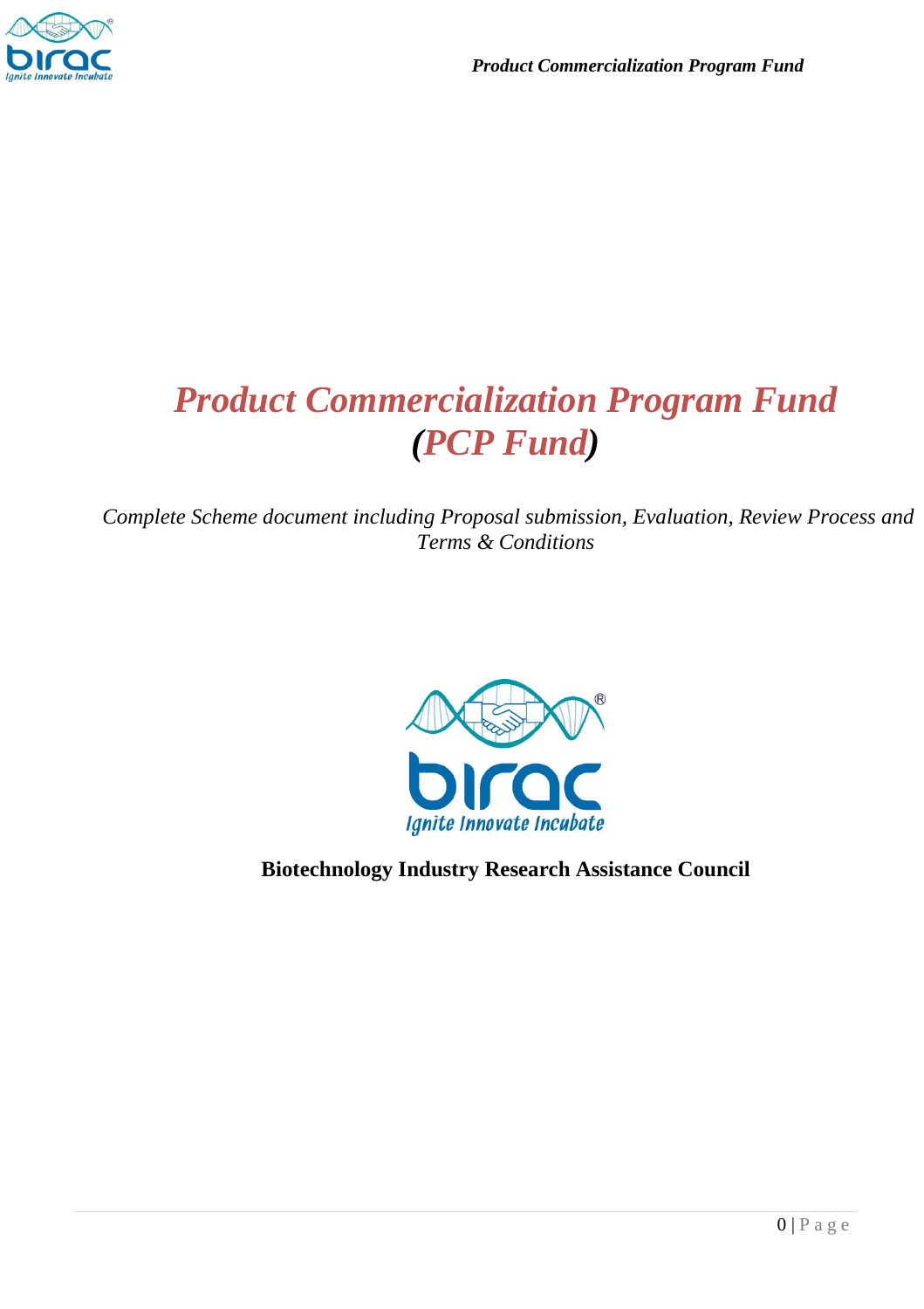# **1. Introduction**

BIRAC is promoting product/technology development by Indian Start-ups in different areas of biotechnology through various funding schemes such as BIG, BIPP, SBIRI, PACE, IIPME, SPARSH, through various partnerships programmes like Grand Challenges India, National Biopharma Mission, WISH or as innovation awards like TiE Winer. BIRAC supported technologies are continuously monitored and measured for technology maturation on a BIRAC-TRL (Technology Readiness Level; [http://www.birac.nic.in/desc\\_new.php?id=443\)](http://www.birac.nic.in/desc_new.php?id=443) scale of 1 to 9. The existing BIRAC schemes support product development, extensive validation up to precommercialization. Once the technology/product has been successfully validated ( $\geq$ TRL 7) and is market ready, there are additional financial requirements for preparing the ground for market launch, test-validation in targeted markets and large scale commercialization, which are not covered under the existing funding programmes. To deal with the situation, BIRAC has launched the Product Commercialization Program Fund (PCP Fund) under the BIRAC Product Commercialization Program (PCP).

# **2. Objectives of PCP Fund**

To hasten the market launching and large scale commercialization process of BIRAC supported products/ technologies from Start-ups having high commercial potential or societal impact by providing financial assistance by way of Grant-in-Aid assistance.

# **3. Eligibility**

Products/Technologies developed by Indian start-ups with BIRAC support through its funding schemes, partnership schemes, through BioNEST incubation, awards or in any other means, or Products of high national relevance, recognized according by the steering committee, developed by start-ups with support from other sources of funding having  $TRL \ge 7$  in the BIRAC-TRL scale and are ready for large scale commercialization in the next 6-18 months.

#### **4. Areas covered**

- Drugs (including drug delivery)
- Biosimilars
- Regenerative Medicine
- Vaccines
- Devices and Diagnostics.
- Agriculture
- Aquaculture/Fisheries
- Veterinary Sciences
- Industrial Biotechnology (covering Industrial Products & Processes)
- Secondary Agriculture)
- Bioinformatics & software (Including Artificial intelligence, Big Data Analysis, IoT's, software development etc.)
- Any other relevant areas in Biotechnology as and when identified by the relevant Steering Committee for Product Commercialization (SCPC) Committee

## **5. Duration of support**

Maximum duration of support is 24 months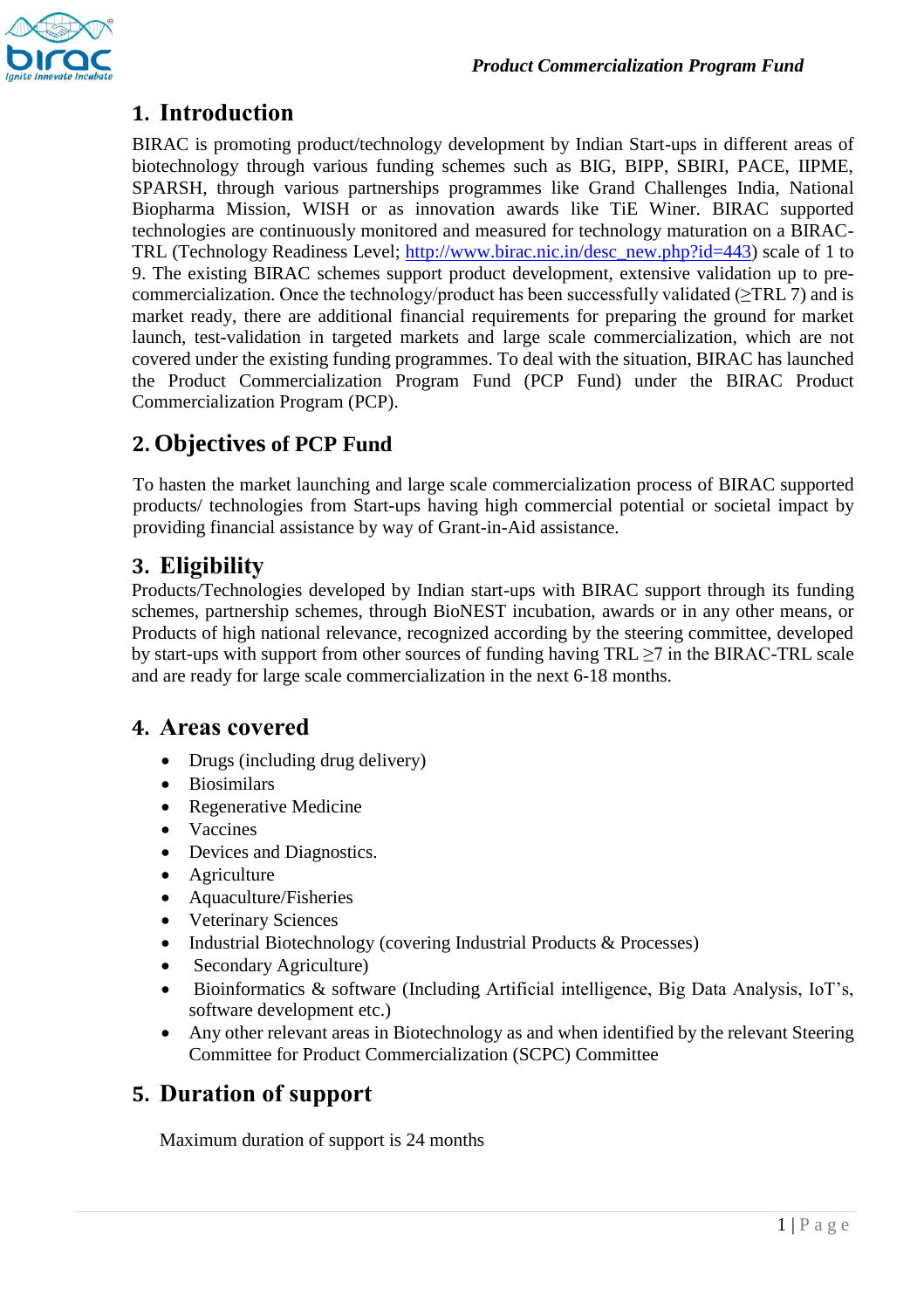

# **6. Application Process**

As per the current practice, all ongoing BIRAC funded projects are monitored for their TRL on regular basis. Irrespective of the funding program or thematic area, all those projects that have reached TRL 7 or above will be considered.

Start-ups may also be recommended for Product Commercialization Fund (if the product is at TRL 7 or above) by BIRAC Technical Expert Committee, BIRAC internal PCU, Partner /BioNEST Incubators or by any other relevant authorities.

Indian start-ups having nationally relevant product which is at TRL 7 or above will also be considered, even if the product is not developed with funding from BIRAC.

In all the above cases Start-ups will have to apply for BIRAC PCP fund through submission of online application format available on BIRAC website (**Annexure-I**) which is open throughout the year.

# **6.1. Selection Process**

- 1. The applications will be scrutinized quarterly by BIRAC Internal Product Commercialization Unit based on the Broad Evaluation Criteria (**Annexure-II)**
- 2. The BIRAC Internal PCU will screen the Products/Technologies which have reached Technology Readiness Level of 7 or above (TRL ≥7 ) as per BIRAC TRL scale, based on the evaluation criteria placed at Annexure II
- 3. The PCU committee can select eligible products/technologies to be considered and invite them for submission of full proposal to BIRAC PCU as and when the evaluation is complete
- **4.** Based on internal PCU recommendation the full proposal can be submitted in the prescribed format placed at **Annexure III**
- 5. The presentation of those who submitted the full proposals may be called for in the meeting of Steering Committee for Product Commercialization (SCPC). The committee shall look into project specific commercialization aspects including the following
	- Commercial potential
	- Competitor Profile
	- Value Proposition
	- Product Value
	- Start-up Turn over
	- Clarity in business plan
	- Revenue Model and
		- Other relevant information
- 6. Accordingly, the SCPC shall make the final recommendation to BIRAC on the funding support including the following
	- Extent of support
	- Expected Deliverables
	- Allowable core specific project aspects
	- Additional funding conditions
	- Monitoring parameters
	- Determination of benefit sharing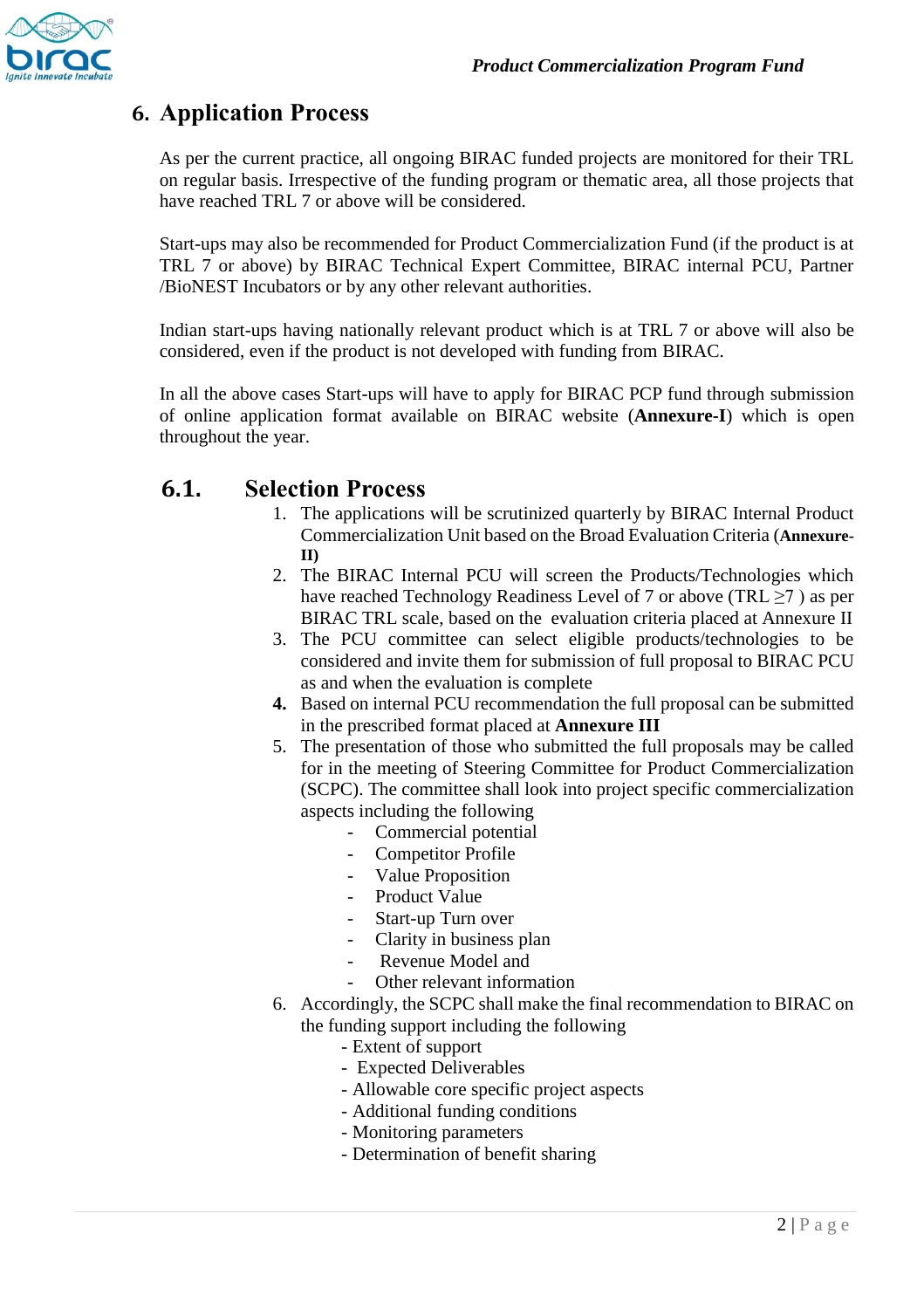

# **Process Flow Diagram**

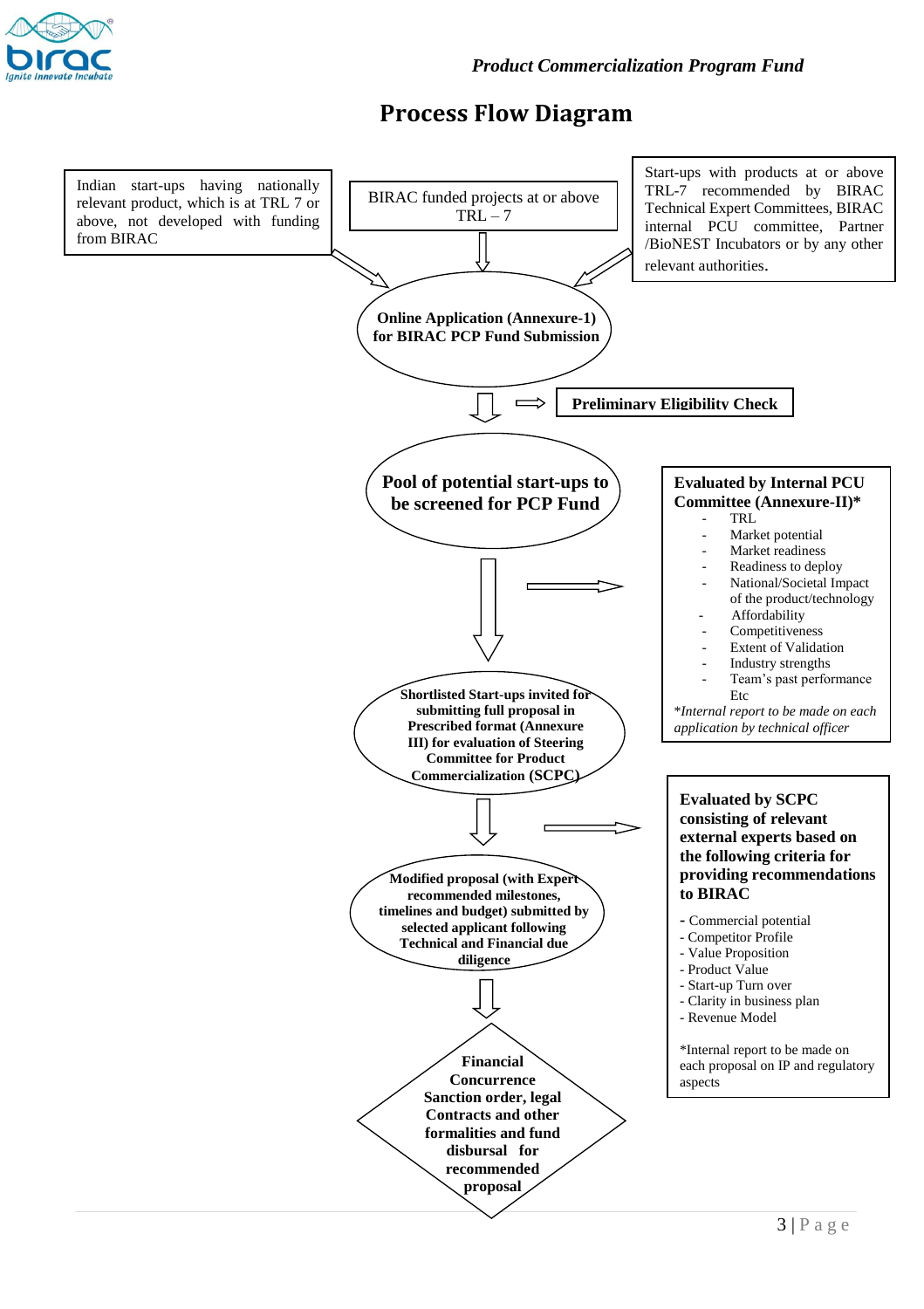

## **6.2. Sanction of PCP Fund Support**

- 1. Technical and Financial Due Diligence will be done on case-specific requirements as per BIRAC norms.
- 2. The final recommendation of the SCPC will be placed for approval of the competent authority of BIRAC. The recommendation will have observation on all cardinal aspects of evaluation such as TRL, market potential, business plan, revenue model etc. Inputs regarding their evaluation can be undertaken in-house, or based on third party evaluation submitted by the Proponent, or through evaluation report of BIRAC's empaneled agencies.
- 3. It will be proceeded further for financial concurrence, legal concurrence and issuance of sanction order as per BIRAC norms.
- 4. The sanction order shall be appended with the format of the Grant Agreement (GA) containing grant-specific conditions.
- 5. After successful execution of the above documents and fulfillment of other formalities, fund disbursement will be initiated by BIRAC

#### **6.3. Funding Process and Fund Disbursement**

- a. The Grant-in-Aid assistance support (hereafter referred to as Funding) will be subject to pre-acceptance of associated conditions and execution of Grant Agreement as prescribed by BIRAC
- b. The fund allocation into different budget heads and break-up into installments will be done as per the recommendation from the expert committee with approval of the competent authorities.
- c. Usually the Allowable cost includes Equipment, Manpower, Consumables, Outsourcing towards CMO/Consultancy, Contingency (not exceeding 10% of total project cost), travel, certification etc. The Non-Allowable costs usually includes Legal cost and overheads, other allowable costs if any can be considered based on relevance and justification by the relevant committee.
- d. Fund release and disbursement will be based on a case to case discretionary recommendation by SCPC after accord of approval by competent authority of BIRAC.

## **6.4. Monitoring & Reviewing**

- The PCP support shall be monitored regularly by the SCPC based on the quarterly progress report that will be submitted.
- Site visit shall be conducted towards the end of first year by BIRAC

#### **7. Success of the Project**

The success of the Project shall be determined by commercialization of the results of the Project. Market reach of results of the funded Project as products and/or services either through the fund recipient directly or through licensing, assignment or technology transfer of any of the interests to any third Party culminating in to monetary transaction and additional investments shall be considered as 'commercialization'. The Certificate of the Chartered Accountant in this regard will be considered for commencement and the quantum of such monetary transaction or extent of investments raised.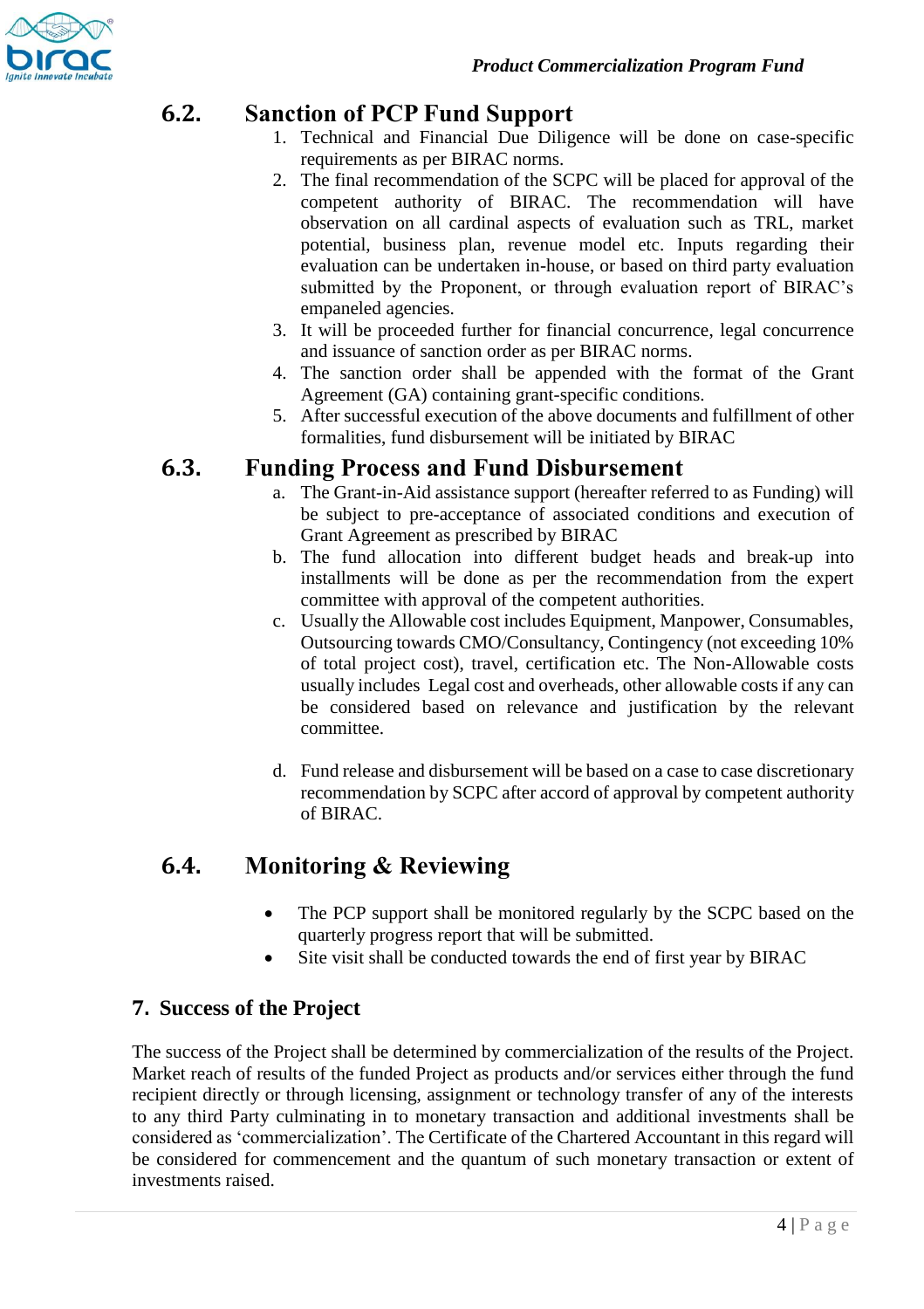

The site-visit that will be undertaken towards the end of the first year shall accordingly evaluate the Project for its prospective success or failure. If the SCPC ascertains the success and recommends the Benefit Sharing provisions, it becomes applicable as detailed later. Otherwise, in case of determination as "Project not viable for commercialization" by SCPC, the remaining sanctioned amount, if any, shall not be released and the fund recipient shall refund such unutilized Grant-inaid amount that was already disbursed for the Project as on the date of the recommendation of the SCPC.

#### **8. Benefit sharing**

- 1. Benefit Sharing shall be equal to the amount of the Grant-in-aid disbursed for the Project (excluding refunded Grant-in-aid, if any) and additional 50% of such funding support cumulatively payable in eight or less yearly tranches.
- 2. Benefit sharing will be linked to occurrence of events as given below
	- i. The fund recipient entity successfully commercializes the product/technology supported through BIRAC PCP funding.
	- ii. Benefit Sharing can commence any time after the start of the Project subject to case to case recommendation of SCPC and based on project wise attainment of success
	- iii. Licensing/Assignment/ Technology-transfer of the Project developments to any third party where the Fund Recipient is not under taking direct market reach which also be treated as successful Commercialization and the Fund Recipient shall be liable for Benefit Sharing with BIRAC.
	- iv. If the Fund Recipient intent to transfer or sell/assign the interest of Project developments it shall take prior written permission from BIRAC before doing so. BIRAC reserves the right to realize the benefit sharing, in case of one time transaction as will be mutually agreed while granting such permission.
	- v. If the Fund Recipient licenses the interest of Project developments for periodical payments including Royalty, then the fund recipient can also continue to share the benefits as prescribed by BIRAC to be met from the periodical proceeds received from licensees/sub-licensees.
	- vi. In cases of significant changes such as public offering of shares, raising of venture funds, change in the share holding pattern, change in the legal entity status, receipt of notice under SARFESI/IBC, changes due to substantial expansion, merger and acquisition etc. , BIRAC reserves the right to enforce the benefit sharing obligation or the Surety Bond and recover the remaining benefit sharing committed for the project through the resolution or liquidation process as a receivable in favor of BIRAC.
- 3. For each financial year benefit sharing shall become payable to BIRAC within 60 (sixty) days of its closure.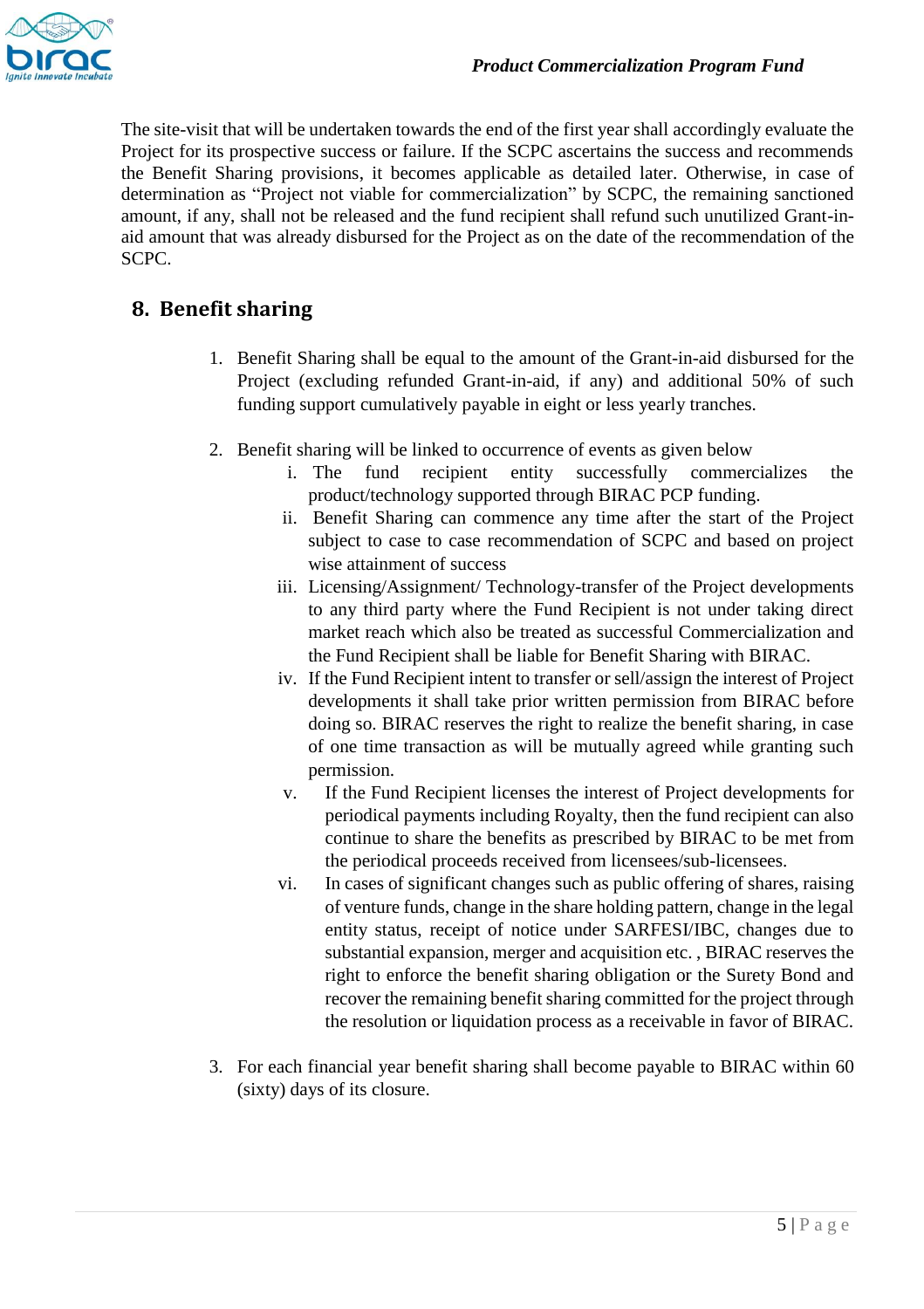

#### **9. Schedule for Benefit Sharing**

| From the start of the project              | Percentage of the Benefit |
|--------------------------------------------|---------------------------|
|                                            | Sharing amount (i.e. 150% |
|                                            | of the Grant )*           |
| First tranche of the Benefit sharing       | Up to $10\%$              |
| #                                          |                           |
| By the end of $2nd$ year after the         | Up to $20\%$              |
| initial benefit sharing                    |                           |
| By the end of $3rd$ year thereafter        | Up to $50\%$              |
| By the end of $4th$ year thereafter        | Up to $80\%$              |
| By the end of $5th$ year thereafter        | 100\%                     |
| From $6th$ year till the end of $8th$ year | 150%                      |

#### **NOTE:**

\* The Fund Recipient can share any amount more than such percentage till the total benefit sharing obligation of 150% of the Grant-in-aid disbursed is met any time earlier than the above stated timeline.

**#** Benefit Sharing can commence any time after the start of the Project subject to case to case recommendation of SCPC and based on project wise attainment of success

### **10. Other Terms and Conditions**

- 1. An entity that has already received Product Commercialization Fund once is not eligible for receiving the funds again for the same product
- 2. The PCP shall be governed by the specific GA and associated documentary requirements
- 3. Any deviation to the above specific guidelines can be undertaken after specific approval of competent authority

This guidelines can be revised by the BIRAC PCP Committee and SCPC as per needs basis to address additional/unforeseen conditions.

**Disclaimer:**- BIRAC, will not become liable for manufacturing, Commercialization and other product related liability.

Fund Recipient shall acknowledge the BIRAC support and its logo can be used on the final Developed Product as provided hereunder:-

"Developed with partial support from (BIRAC Logo)".



#### **11. Dispute Resolution**:

In the event of any failure on the part of the Fund Recipient regarding commitment of the terms and conditions agreed for and if any differences arises between the Parties, BIRAC can invoke Arbitration clause mentioned in Grant Agreement for enforcing return of Grant-in-Aid assistance.